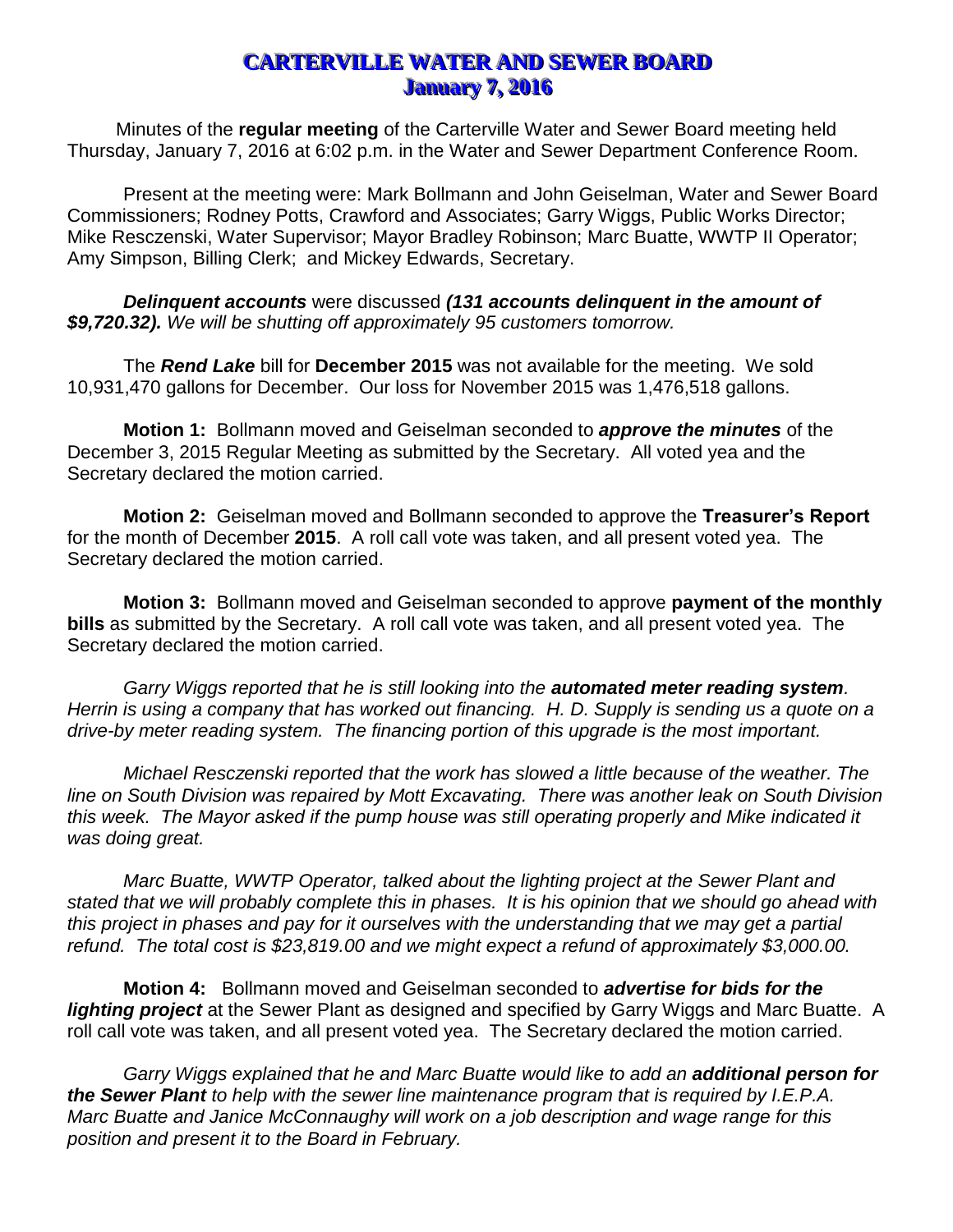Carterville Water and Sewer Board Thursday, January 7, 2016 Page 2

**Motion 5:** Geiselman moved and Bollmann seconded to approve the following leak credits:

| 04-4350 | James Brown, 815 S. Division Street | \$79.29  |
|---------|-------------------------------------|----------|
| 14-4000 | Charles Wood, 109 DewMaine Lane     | \$11.18  |
| 17-0061 | E. A. Knight, 1300 Pin Oak Drive    | \$140.11 |
| 18-5620 | Thomas Davis, 5798 Brownsville Road | \$52.60  |
|         | <b>Total------</b>                  | \$283.18 |

A roll call vote was taken, and all present voted yea. The Secretary declared the motion carried.

*Rodney Potts reported on the UV Disinfection System completion and introduced bills that need to be paid on this project. There is still some wiring that needs to be completed and hand rails installed, a carport roof, etc. We will have ENAQUA come in about two weeks to actually do the startup on this equipment. We are holding retainage of approximately \$50,000.00 from the Haier contract for completion of the project.* 

**Motion 6:** Geiselman moved and Bollmann seconded to pay the following invoices for the *UV Disinfection System*:

|  | Haier Plumbing        |  |  |  |  | Pay Estimate No. 2          |  |  | \$70,003,80                                                                                                     |
|--|-----------------------|--|--|--|--|-----------------------------|--|--|-----------------------------------------------------------------------------------------------------------------|
|  | Crawford & Associates |  |  |  |  | <b>Resident Engineering</b> |  |  | \$10,126.00                                                                                                     |
|  |                       |  |  |  |  |                             |  |  | the contract of the contract of the contract of the contract of the contract of the contract of the contract of |

A roll call vote was taken, and all present voted yea. The Secretary declared the motion carried.

*The Bar Screen installation is still on hold because Rodney Potts is talking to an electrician about completing this project. Rodney talked to Haier Plumbing about liquidated damages since they are late with completion of the UV Disinfection System (\$750.00 per day). Since we have not been damaged by this delay, Rodney called Haier Plumbing asking that he install the Bar Screen to avoid liquidated damages with a negative response from Haier. Therefore, Rodney is trying to get another contractor to install this and Wiggs Excavating has given us a price.* 

*The Grit Chamber design is still in process because Rodney has been dealing with the UV system.*

*Rodney reported that we still have retainage on Mott Excavating on the Interceptor Sewer so that we can get the cleanup completed. The contractor is waiting for the line to settle so that they can get this completed properly.*

*Rodney presented bills for the water extension to the Refuge. Water samples were taken yesterday and we are waiting for a report.*

**Motion 7:** Bollmann moved and Geiselman seconded to pay the following bills for the *waterline to the Refuge* (To be reimbursed by U. S. Fish and Wildlife):

| Dean Bush Construction  | Pay Estimate No.1          | \$48,516.89 |
|-------------------------|----------------------------|-------------|
| Crawford and Associates | <b>Resident Inspection</b> | \$4.000.00  |

A roll call vote was taken, and all present voted yea. The Secretary declared the motion carried.